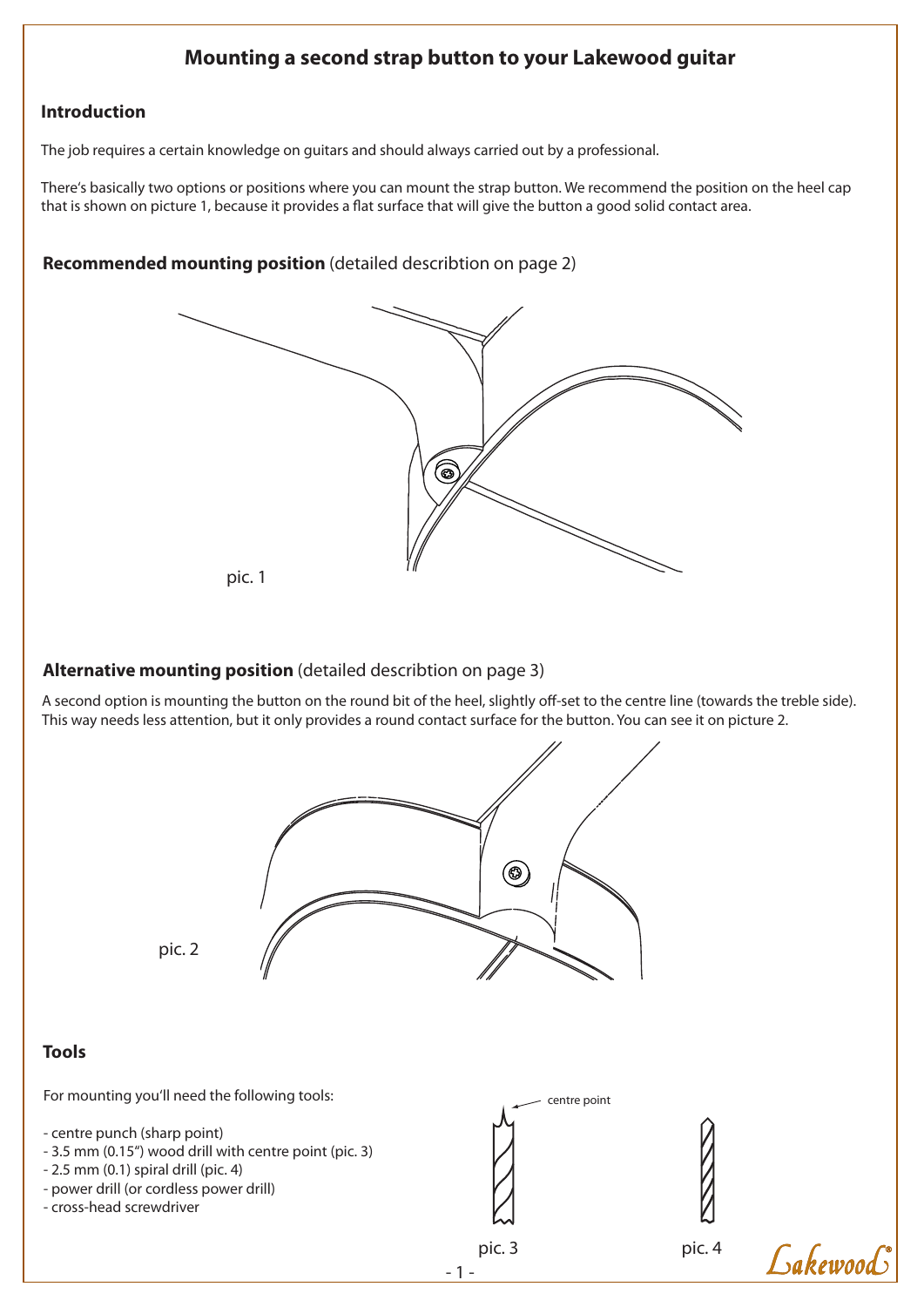### **Mounting the strap button on recommended position**

### **Marking the hole**



First of all make a mark in the centre of the heel cap with a sharp centre punch. Don't use a hammer, just make a little mark by hand so the drill won't slide off when you drill.

## **Drilling the hole**



#### *The order of the next steps is important!*

Drill the first hole with the 3.5 mm (0.15") wood drill, but only about 2 mm deep through the rosewood cap. Now continue drilling slowly through the mahogany, but now with the 2.5 mm (0.1") spiral drill. The wood drill will have left a good centre mark. Drill until you feel the drill touches the metal socket. Now stop. Don't force anything and pull the drill back out.

When you drill, watch yourself holding the machine perfectly square to the surface of the heel cap!

To explain this: The wider hole in the rosewood bit will prevent it from possibly cracking when you put the screw in. Otherwise there would be too much tension in the wood.

Now, in cross section it needs to look like shown on picture 7.

#### **Mounting the button with screw**



The screw that you use for attaching the strap button shall not be longer that 12 mm (0.5"), since it would touch the metal socket in the heel. Thus, in case your screw is too long you need to shorten it appropriately. Now you can screw the strap button into the hole. Please use a hand cross-head screwdriver, not a cordless drill or some machine. Tighten the screw just a little, without forcing it.

The installed strap button should now look like shown on the picture 8.